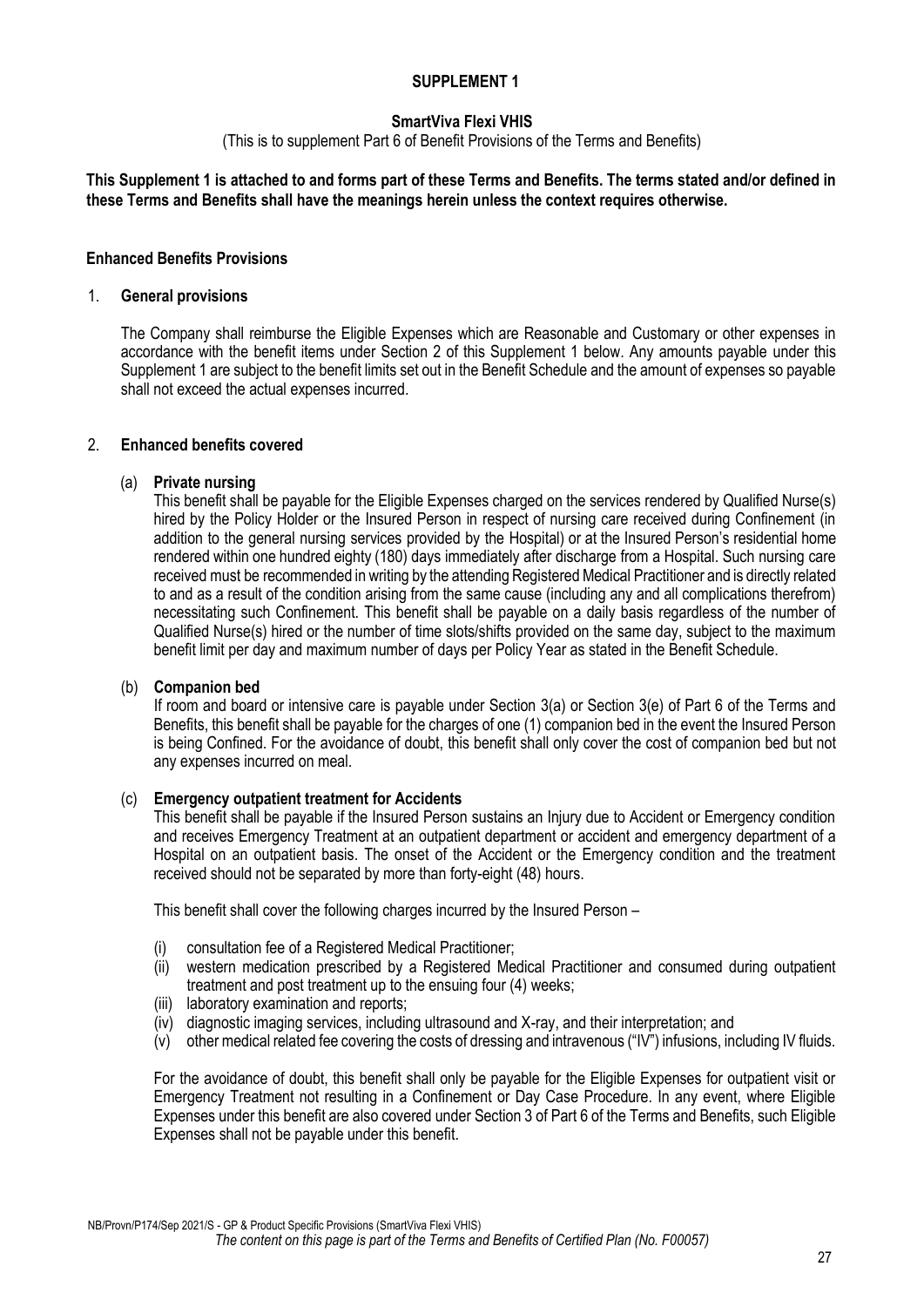# (d) **Day Patient kidney dialysis**

This benefit shall be payable for the Eligible Expenses charged on haemodialysis or peritoneal dialysis in a setting for providing Medical Services to a Day Patient recommended in writing by the attending Registered Medical Practitioners, provided that the Insured Person is suffering from chronic and irreversible kidney failure.

#### (e) **Complications of pregnancy**

This benefit shall be payable for the Eligible Expenses incurred for the benefit items described in Sections 3(a) to (i) of Part 6 of the Terms and Benefits where a surgical procedure is performed by a Surgeon during Confinement or in a setting for providing Medical Services to a Day Patient as a result of the following pregnancy related complications arising during antepartum stages of pregnancy or childbirth –

- (i) abruptio placentae;
- (ii) placenta previa;
- (iii) hydatidiform mole;
- (iv) ectopic pregnancy; or
- (v) retained placenta or membranes.

This benefit shall only be payable provided that such complication must be resulted from a conception occurred after the first twelve (12) months of the Policy Effective Date.

## (f) **Rehabilitation**

This benefit shall be payable each day for the Eligible Expenses and other expenses charged for institutional rehabilitation treatment provided to the Insured Person provided that there is a minimum of twelve (12) consecutive hours of stay at the rehabilitation centre during such day which is within one hundred eighty (180) days after discharge from a Hospital provided further that the rehabilitation treatment is directly related to and as a result of the condition arising from the same cause (including any and all complications therefrom) necessitating such Confinement. Such rehabilitation centre shall be recognised, constituted and registered as a rehabilitation centre under the laws of the territory in which it is situated to provide institutional rehabilitation services.

Where Eligible Expenses under this benefit are also covered under Section 3 of Part 6 of the Terms and Benefits, such Eligible Expenses shall not be payable under this benefit.

This benefit shall only be payable with the pre-approval pursuant to the approval procedure specified in the membership guide. For the avoidance of doubt, this rehabilitation benefit shall not be payable if no pre-approval is obtained.

#### (g) **Hospice and palliative care**

This benefit shall be payable for the expenses charged on the Insured Person in receiving institutional palliative care in a hospice or palliative care center. Such institution shall be recognised, constituted and registered as a hospice or palliative care centre under the laws of the territory in which it is situated to provide institutional palliative care. The Insured Person must be diagnosed to have terminal Sickness or Disease by the attending Registered Medical Practitioner and the Registered Medical Practitioner has indicated a prognosis that no curative treatment which will lead to a recovery and the life expectancy of the Insured Person is highly likely to be twelve (12) months or less. This benefit shall cover the following charges incurred by the Insured Person –

- (i) accommodation and meals;
- (ii) nursing care provided by Qualified Nurse(s);
- (iii) western medication prescribed by a Registered Medical Practitioner and consumed during the stay; and
- (iv) physical and psychological support care.

Where Eligible Expenses under this benefit are also covered under Section 3 of Part 6 of the Terms and Benefits, such Eligible Expenses shall not be payable under this benefit.

#### (h) **Consultation or acupuncture by a Registered Chinese Medicine Practitioner after Confinement or specific treatments**

Provided that benefits are payable under Section 3(a), (f) or (j) of Part 6 of the Terms and Benefits or Section 2(d) of this Supplement 1, this benefit shall be payable to cover the expenses charged by a Registered Chinese Medicine Practitioner for rendering treatments which are directly related to and as a result of the condition arising from the same cause (including all complications therefrom) necessitating such Confinement or specific treatment under Section 3(a), (f) or (j) of Part 6 of the Terms and Benefits or Section 2(d) of this Supplement 1.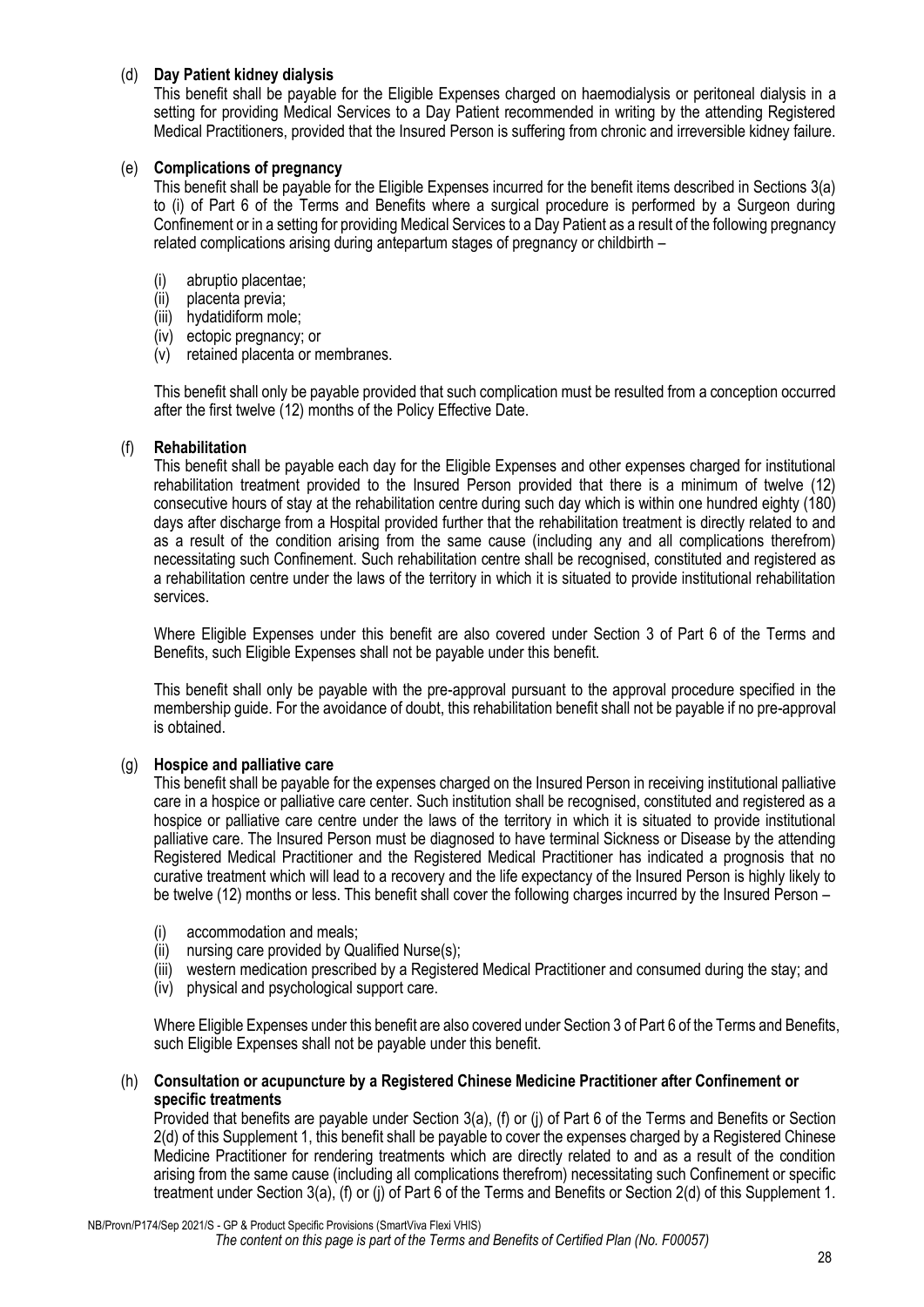This benefit shall cover the following charges incurred by the Insured Person –

- (i) consultation fee of a Registered Chinese Medicine Practitioner;
- (ii) charges for acupuncture performed by a Registered Chinese Medicine Practitioner; and
- (iii) charges for Chinese Medicines prescribed at the time of consultation by the Registered Chinese Medicine Practitioner and obtained from a legitimate source on the same day of the consultation mentioned under Section 2(h)(i) above.

## (i) **Prosthetic Device**

Upon the written recommendation of the attending Registered Medical Practitioner, the Company shall pay for the costs of Prosthetic Device placed inside or on the surface of the Insured Person's body which is Medically Necessary for the purpose of replacing wholly, or in part, any permanently inoperative or malfunctioning body part or Prosthetic Device during Confinement, Day Case Procedure or after discharge from a Hospital.

For the avoidance of doubt, if the expenses under this benefit are also covered under Section 3(b) of Part 6 of the Terms and Benefits, the expenses for such items shall be exclusively paid under Section 2(i) of this Supplement 1 and no benefit shall be payable for the Prosthetic Device under Section 3(b) of Part 6 of the Terms and Benefits.

# 3. **Definitions**

Under this Supplement 1, words and expressions used shall have the following meanings –

| "Chinese Medicines"                           | shall mean Chinese medicines legally registered by the Chinese Medicines Board<br>under the Chinese Medicine Council of Hong Kong pursuant to the Chinese<br>Medicine Ordinance (Chapter 549, Laws of Hong Kong) or the equivalent legal<br>authority of any other place providing Chinese medicines treatment.                                                                                                                                                                                                                                                                                                                                                                                           |                                                                                                                                                                                                                                                                                                                                         |  |  |  |
|-----------------------------------------------|-----------------------------------------------------------------------------------------------------------------------------------------------------------------------------------------------------------------------------------------------------------------------------------------------------------------------------------------------------------------------------------------------------------------------------------------------------------------------------------------------------------------------------------------------------------------------------------------------------------------------------------------------------------------------------------------------------------|-----------------------------------------------------------------------------------------------------------------------------------------------------------------------------------------------------------------------------------------------------------------------------------------------------------------------------------------|--|--|--|
| "Prosthetic Device"                           | shall mean artificial ears, eyeballs, and/or body limb placed inside or on the surface<br>of the Insured Person's body.                                                                                                                                                                                                                                                                                                                                                                                                                                                                                                                                                                                   |                                                                                                                                                                                                                                                                                                                                         |  |  |  |
| "Registered Chinese Medicine<br>Practitioner" | shall mean a Chinese medicine practitioner,                                                                                                                                                                                                                                                                                                                                                                                                                                                                                                                                                                                                                                                               |                                                                                                                                                                                                                                                                                                                                         |  |  |  |
|                                               | (a)                                                                                                                                                                                                                                                                                                                                                                                                                                                                                                                                                                                                                                                                                                       | who is duly qualified and is registered with the Chinese Medicine Council of<br>Hong Kong pursuant to the Chinese Medicine Ordinance (Cap. 549 of the<br>Laws of Hong Kong) or a body of equivalent standing in jurisdictions outside<br>Hong Kong (as reasonably determined by the Company in utmost good<br>faith); and               |  |  |  |
|                                               | (b)                                                                                                                                                                                                                                                                                                                                                                                                                                                                                                                                                                                                                                                                                                       | legally authorised for rendering Chinese medicine treatment or service in<br>Hong Kong or the relevant jurisdiction outside Hong Kong where the<br>treatment or service is provided to the Insured Person,                                                                                                                              |  |  |  |
|                                               | but in no circumstances shall include the following persons - the Insured Person,<br>the Policy Holder, or an insurance intermediary, employer, employee, immediate<br>family member or business partner of the Policy Holder and/or the Insured Person<br>(unless approved in advance by the Company in writing). If the practitioner is not<br>duly qualified or registered under the laws of Hong Kong or a body of equivalent<br>standing in jurisdictions outside Hong Kong (as reasonably determined by the<br>Company in utmost good faith), the Company shall exercise reasonable judgment<br>to determine whether such practitioner shall nonetheless be considered qualified<br>and registered. |                                                                                                                                                                                                                                                                                                                                         |  |  |  |
| "Qualified Nurse"                             | (a)                                                                                                                                                                                                                                                                                                                                                                                                                                                                                                                                                                                                                                                                                                       | shall mean a nurse,<br>who is duly qualified and is registered with the Nursing Council of Hong Kong<br>pursuant to the Nurses Registration Ordinance (Cap. 164 of the Laws of<br>Hong Kong) or a body of equivalent standing in jurisdictions outside Hong<br>Kong (as reasonably determined by the Company in utmost good faith); and |  |  |  |
|                                               | (b)                                                                                                                                                                                                                                                                                                                                                                                                                                                                                                                                                                                                                                                                                                       | legally authorised for rendering nursing treatment or service in Hong Kong<br>or the relevant jurisdiction outside Hong Kong where the treatment or service                                                                                                                                                                             |  |  |  |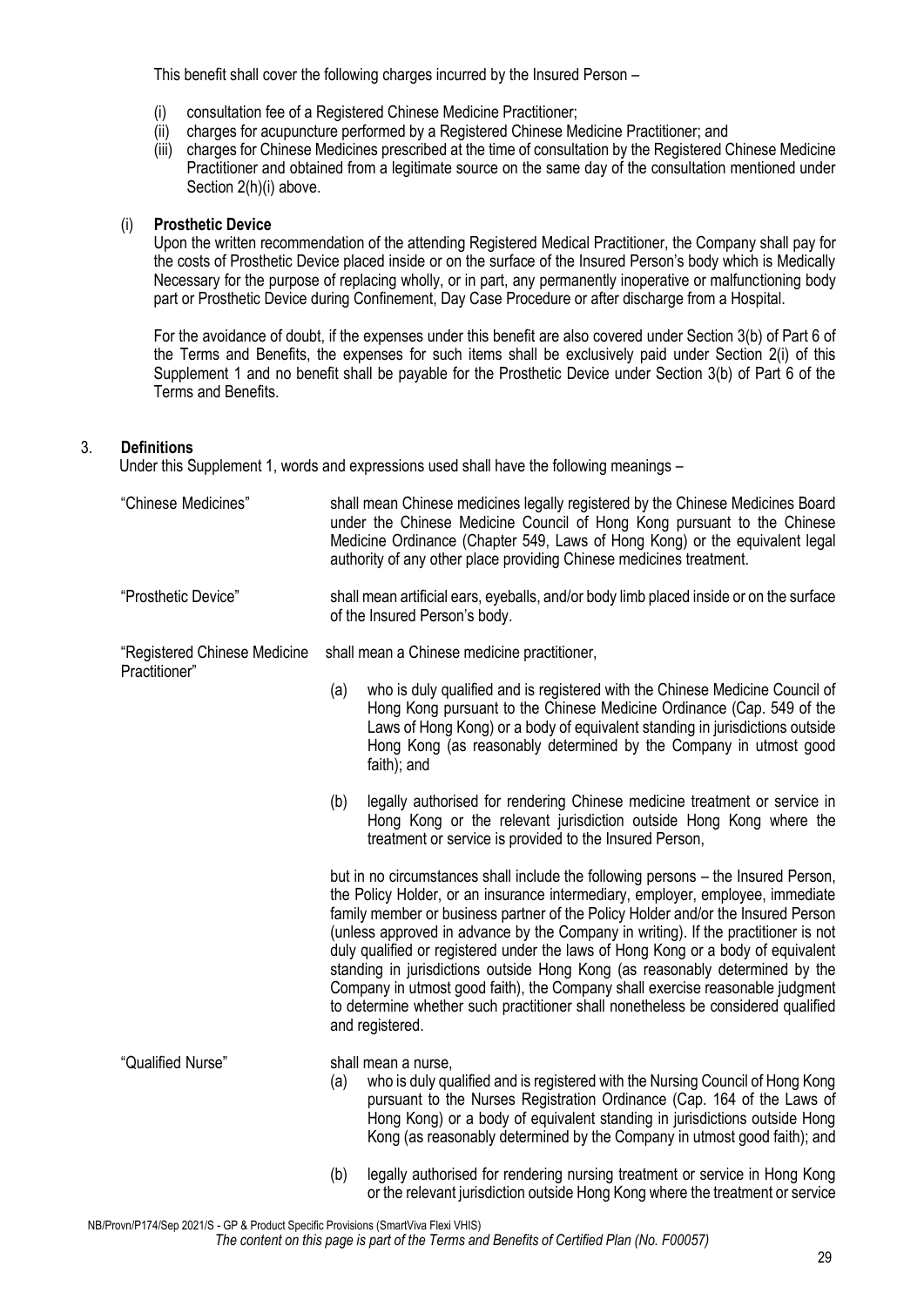is provided to the Insured Person,

but in no circumstances shall include the following persons – the Insured Person, the Policy Holder, or an insurance intermediary, employer, employee, immediate family member or business partner of the Policy Holder and/or the Insured Person (unless approved in advance by the Company in writing). If the nurse is not duly qualified or registered under the laws of Hong Kong or a body of equivalent standing in jurisdictions outside Hong Kong (as reasonably determined by the Company in utmost good faith), the Company shall exercise reasonable judgment to determine whether such nurse shall nonetheless be considered qualified and registered.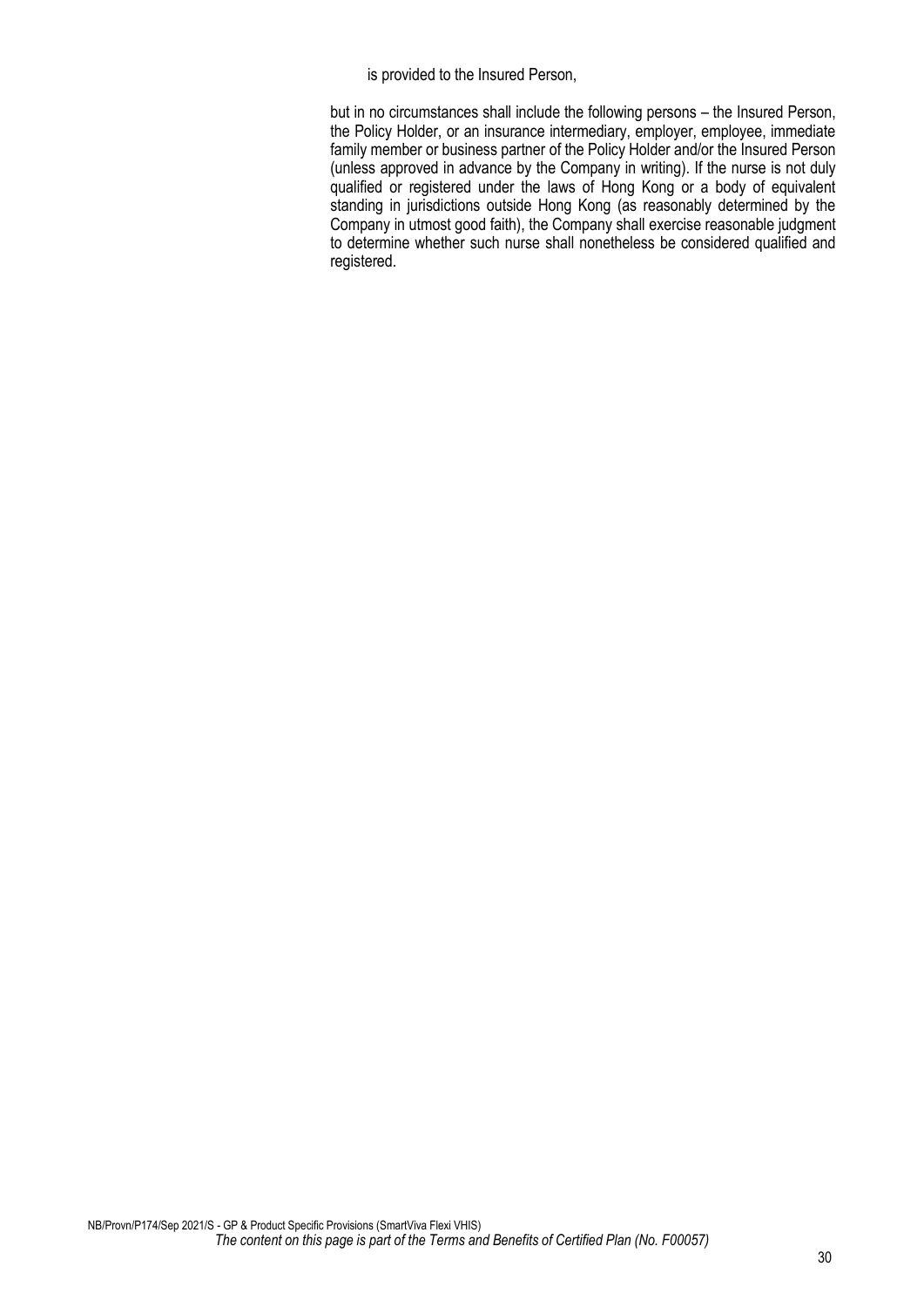# **SmartViva Flexi VHIS**

(This is to supplement Part 6 of Benefit Provisions of the Terms and Benefits)

## **This Supplement 2 is attached to and forms part of these Terms and Benefits. The terms stated and/or defined in these Terms and Benefits shall have the meanings herein unless the context requires otherwise.**

## **Compassionate Death Benefit Provisions**

#### **1. General provisions**

(a) If the Insured Person dies while these Terms and Benefits are in force, this benefit as shown in the Benefit Schedule shall be payable to the Beneficiary upon receipt of a written proof of claim by the Company.

If the Insured Person commits suicide, while sane or insane at the material time, within one (1) year from the Policy Effective Date of these Terms and Benefits, no compassionate death benefit shall be payable.

(b) All benefits payable under this Supplement 2 are not subject to any Deductible.

## **2. Beneficiary provisions**

Beneficiary shall mean a person or persons (if any) designated by the Policy Holder to receive the compassionate death benefit payable under these Terms and Benefits upon the Insured Person's death.

In relation to the requirements concerning the payment to the Beneficiary, please refer to below:

- (a) Whenever a Beneficiary is designated either in these Terms and Benefits or by a declaration in writing by the Policy Holder, such Beneficiary will be deemed to be beneficially entitled to the compassionate death benefit under these Terms and Benefits if the Insured Person dies while these Terms and Benefits are in force.
- (b) During the lifetime of the Insured Person and while these Terms and Benefits are in force, subject to the approval of the Company at its discretion, the Policy Holder may change the Beneficiary of these Terms and Benefits by completing the prescribed form and sending it to the Company.
- (c) If the Policy Holder is also the Insured Person and the Beneficiary dies before the Policy Holder or within thirty (30) days after the death of the Policy Holder, the compassionate death benefit will be payable to the estate of the Policy Holder.
- (d) If the Policy Holder is not the Insured Person and the Beneficiary dies before the Insured Person or within thirty (30) days after the Insured Person's death, the compassionate death benefit shall be paid to the Policy Holder, estate or personal representatives of the Policy Holder, or other persons entitled to receive the same as the Company considers appropriate at its reasonable discretion. If the Beneficiary dies beyond thirty (30) days after the Insured Person's death, the compassionate death benefit shall be payable to the Beneficiary's estate.
- (e) If the Insured Person and Beneficiary or Beneficiaries die in circumstances rendering it uncertain that anyone of them, or which of them survived the other or others, the Insured Person shall be deemed to have survived the Beneficiary or Beneficiaries.
- (f) A change of Beneficiary shall be effective only if the request is made by written notification which is subject to the approval of the Company at its discretion. The Insured Person does not have to be living when the request for change of Beneficiary is put into effect by the Company. The Company will not be responsible for any payment it has made or other action it has taken before the change takes effect.
- (g) If there is more than one Beneficiary, the compassionate death benefit shall be paid to the Beneficiaries in the proportion specified by the Policy Holder. If the Policy Holder has not specified the proportion of the compassionate death benefit to be paid to each Beneficiary or all the proportions add up to a figure other than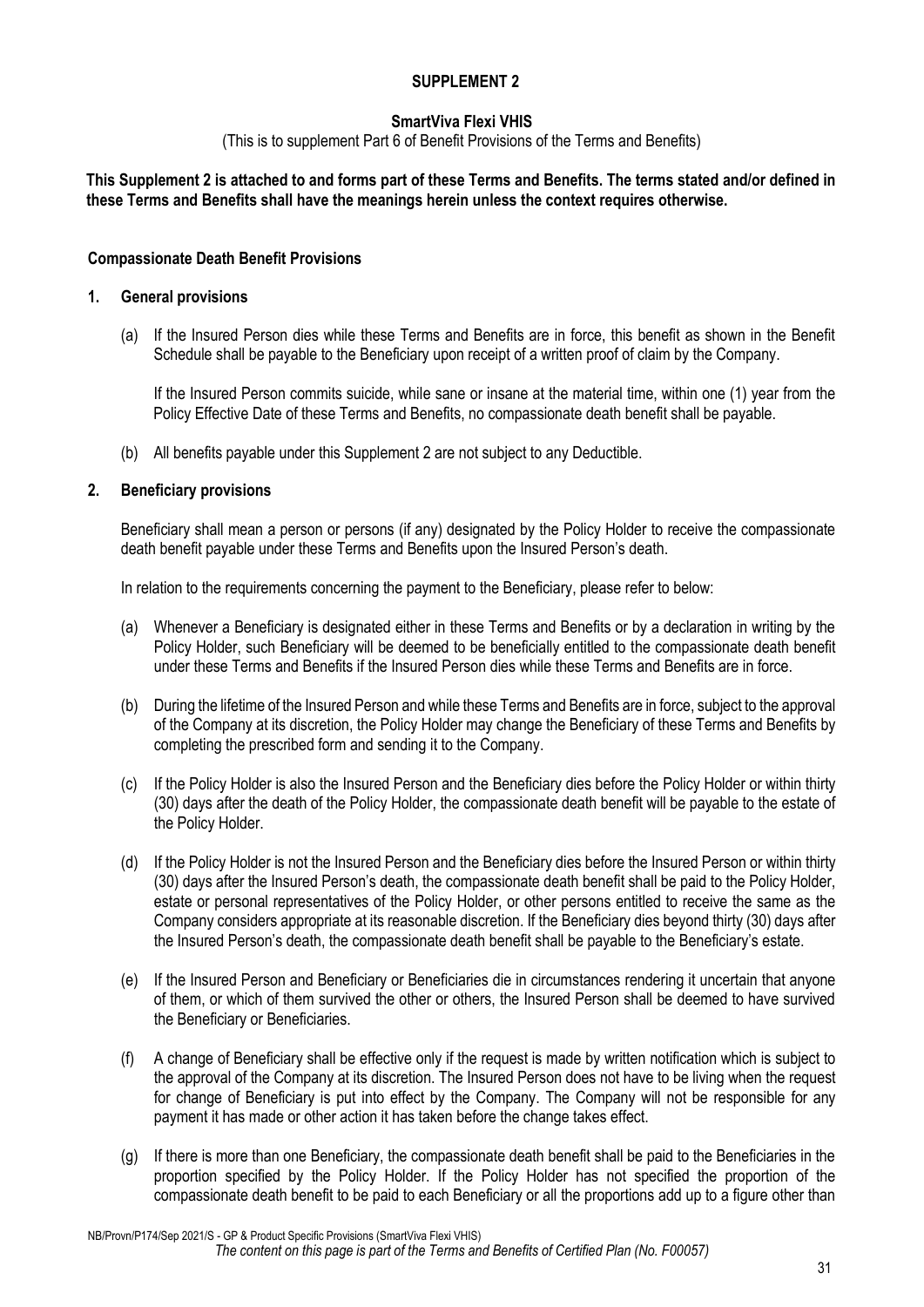100%, the Company shall have the discretion to pay the compassionate death benefit to all the Beneficiaries in equal shares or in such proportion as the Company thinks appropriate.

(h) If there is no living Beneficiary or no Beneficiary has been designated by the Policy Holder, the compassionate death benefit shall be paid to the Policy Holder, estate or personal representatives of the Policy Holder, or other persons entitled to receive the same.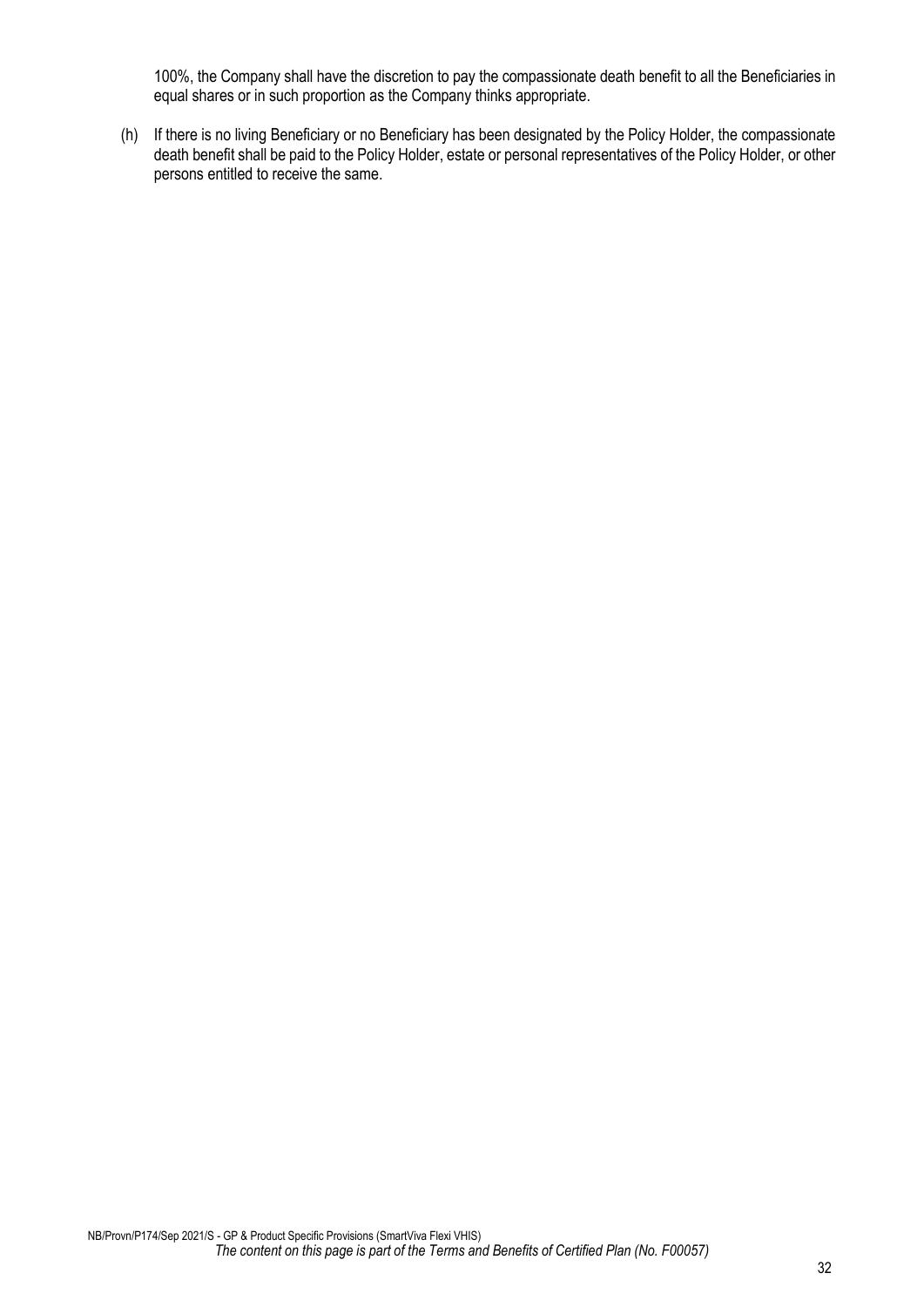# **SmartViva Flexi VHIS**

(This is to supplement Part 6 of Benefit Provisions of the Terms and Benefits)

# **This Supplement 3 is attached to and forms part of these Terms and Benefits. The terms stated and/or defined in these Terms and Benefits shall have the meanings herein unless the context requires otherwise.**

## **Medical Check-up Benefit Provisions**

#### 1. **General provisions**

- (a) The benefit under this Supplement 3 is applicable to an Insured Person who has been continuously covered under the Terms and Benefits (regardless of its Deductible option) for a period of twelve (12) months or more. On each Renewal Date, the Insured Person may select either one (1) of the benefits below –
	- (i) benefit payable under Section 2 of this Supplement 3 (applicable to Insured Person Aged eighteen (18) or above as at the relevant Renewal Date); or
	- (ii) benefit payable under Section 3 of this Supplement 3.
- (b) All benefits payable under this Supplement 3 are not subject to any Deductible.

## 2. **Free medical check-up service at designated healthcare services providers**

- (a) If the Insured Person has attained Age eighteen (18) or above on the relevant Renewal Date, the Company shall send a redemption letter to the Policy Holder for free medical check-up service within ninety (90) days after the relevant Renewal Date.
- (b) Upon presentation of the redemption letter, the Insured Person can receive one (1) preventative medical check-up service at the Company's designated healthcare services providers in Hong Kong within the timeframe as specified in the redemption letter which shall not expire earlier than ninety (90) days after the relevant Renewal Date.
- (c) The scope of the check-up service provided shall be determined by the Company at its reasonable discretion, but shall include at least the following –
	- (i) height and weight measure;
	- (ii) chest X-ray;
	- (iii) complete blood count test;
	- (iv) renal function tests; and
	- (v) full medical report with follow-up doctor consultation for explanation.

#### 3. **Reimbursement of medical check-up expenses**

- (a) This benefit shall be payable for the fees charged for one (1) medical check-up service received by the Insured Person at a legally registered healthcare services provider on an out-patient basis in any area excluding the United States ("U.S.") within the Policy Year. The Company shall reimburse the actual medical check-up expenses incurred up to the benefit limit as stated in the Benefit Schedule.
- (b) Benefit payable under this Section 3 is not subject to any Age restriction of the Insured Person.
- (c) For the avoidance of doubt, this benefit shall not be payable for any medical check-up service received in the  $U.S.$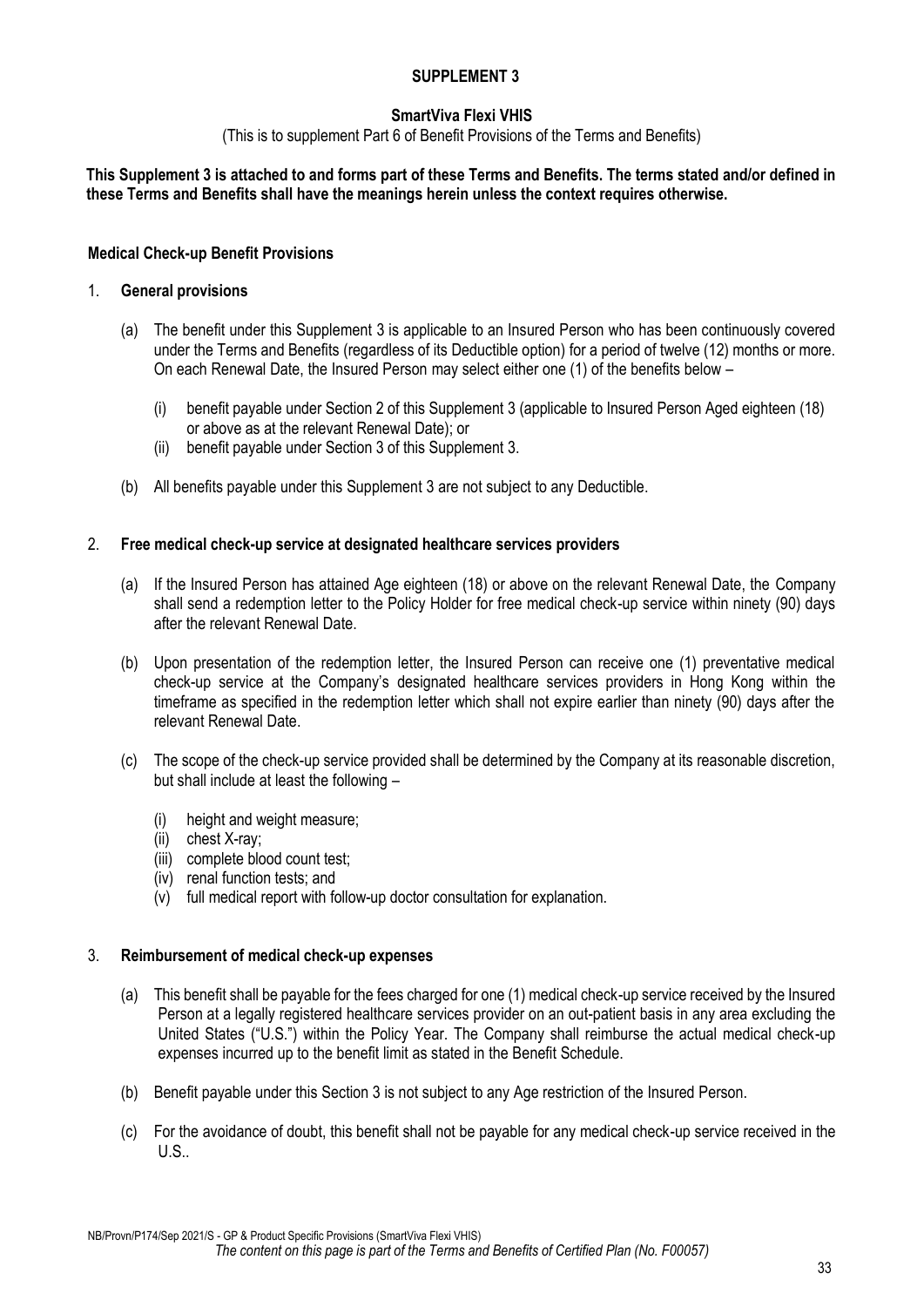## 4. **No double reimbursements of medical check-up expenses**

In the same Policy Year, the Company shall pay the benefit either under Section 2 or Section 3 of this Supplement 3. If the Insured Person has received the benefits under both Sections 2 and 3 of this Supplement 3 within the same Policy Year, the Policy Holder shall repay the reimbursed amount under Section 3 of this Supplement 3 to the Company immediately upon the Company's reasonable request.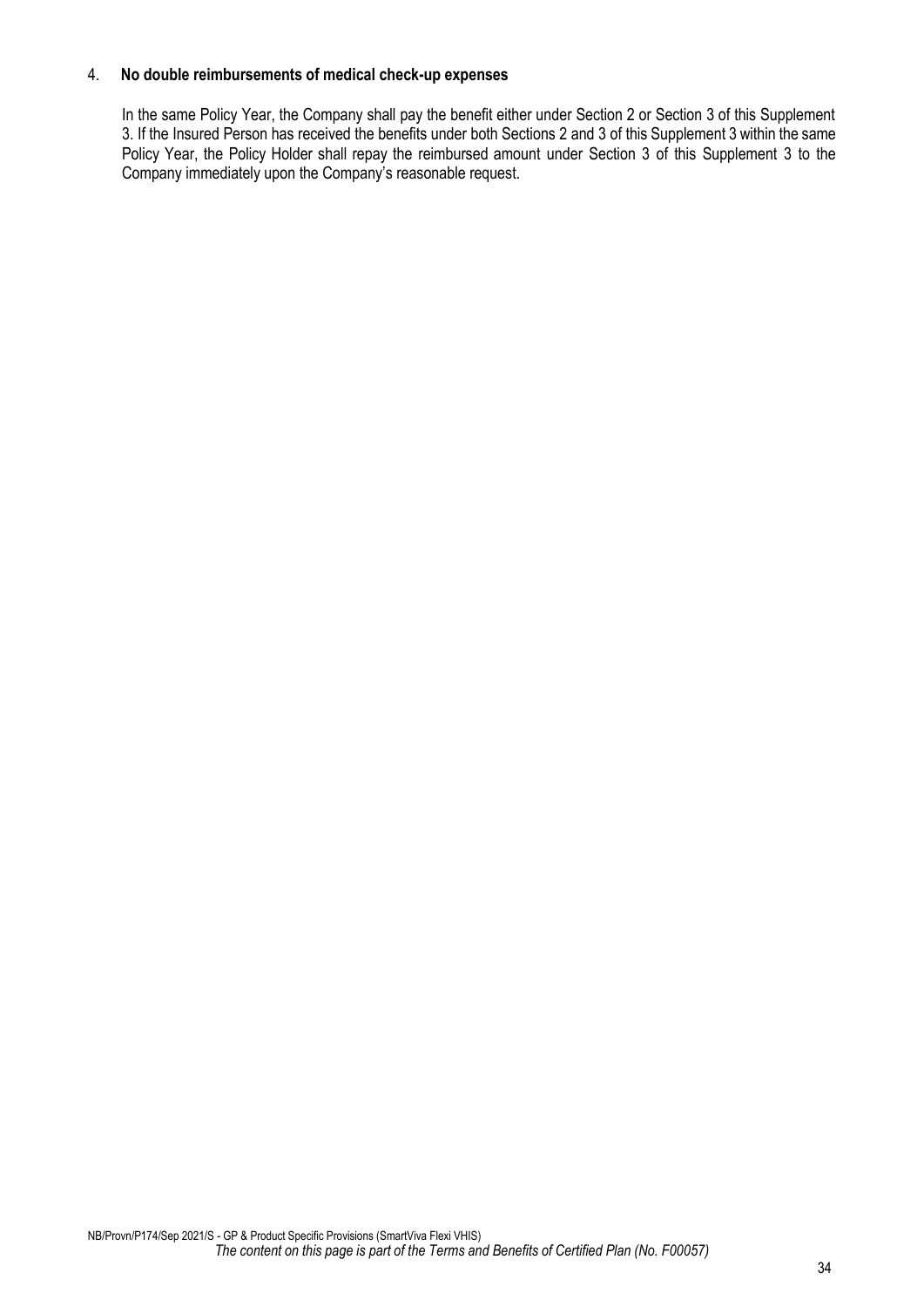## **SmartViva Flexi VHIS**

(This is to supplement Part 4 of Renewal Provisions of the Terms and Benefits)

#### **This Supplement 4 is attached to and forms part of these Terms and Benefits. The terms stated and/or defined in these Terms and Benefits shall have the meanings herein unless the context requires otherwise.**

#### **Change of Deductible Provisions**

#### 1. **General provisions**

After the first Renewal Date, the Policy Holder may apply to the Company in writing at least thirty (30) days before each subsequent Renewal Date for a variation of the Deductible under the Terms and Benefits. If the Company approves the application for variation of Deductible, claims for expenses incurred after variation of the Deductible shall be subject to the varied Deductible from the relevant Renewal Date.

#### 2. **Increasing Deductible**

The Company shall approve the application for increasing Deductible without any re-underwriting.

#### 3. **Reducing or removing Deductible**

- (a) Except for exercising the right under Section 3(b) of this Supplement 4 below, all applications for reducing or removing Deductible are subject to re-underwriting of the Company. Approval shall be given subject to the prevailing underwriting guideline of the Company.
- (b) The Policy Holder can exercise a one-off right to reduce or remove the Deductible without re- underwriting, provided that –
	- (i) the request is made not less than thirty (30) days prior to the Renewal Date on or immediately following the date that the Insured Person attains the Age of fifty (50), fifty-five (55), sixty (60), sixty-five (65), seventy (70), seventy-five (75), eighty (80) or eighty-five (85);
	- (ii) such right to reduce or remove the Deductible without re-underwriting can only be exercised once during the lifetime of the Insured Person; and
	- (iii) the Insured Person has not reduced the Deductible within the previous two (2) Policy Years and this condition does not apply when the Insured Person exercises the right to remove or reduce the Deductible without re-underwriting at the Age of eighty-five (85).

The Policy Holder can choose whether or not to exercise such right and the Age to exercise such right.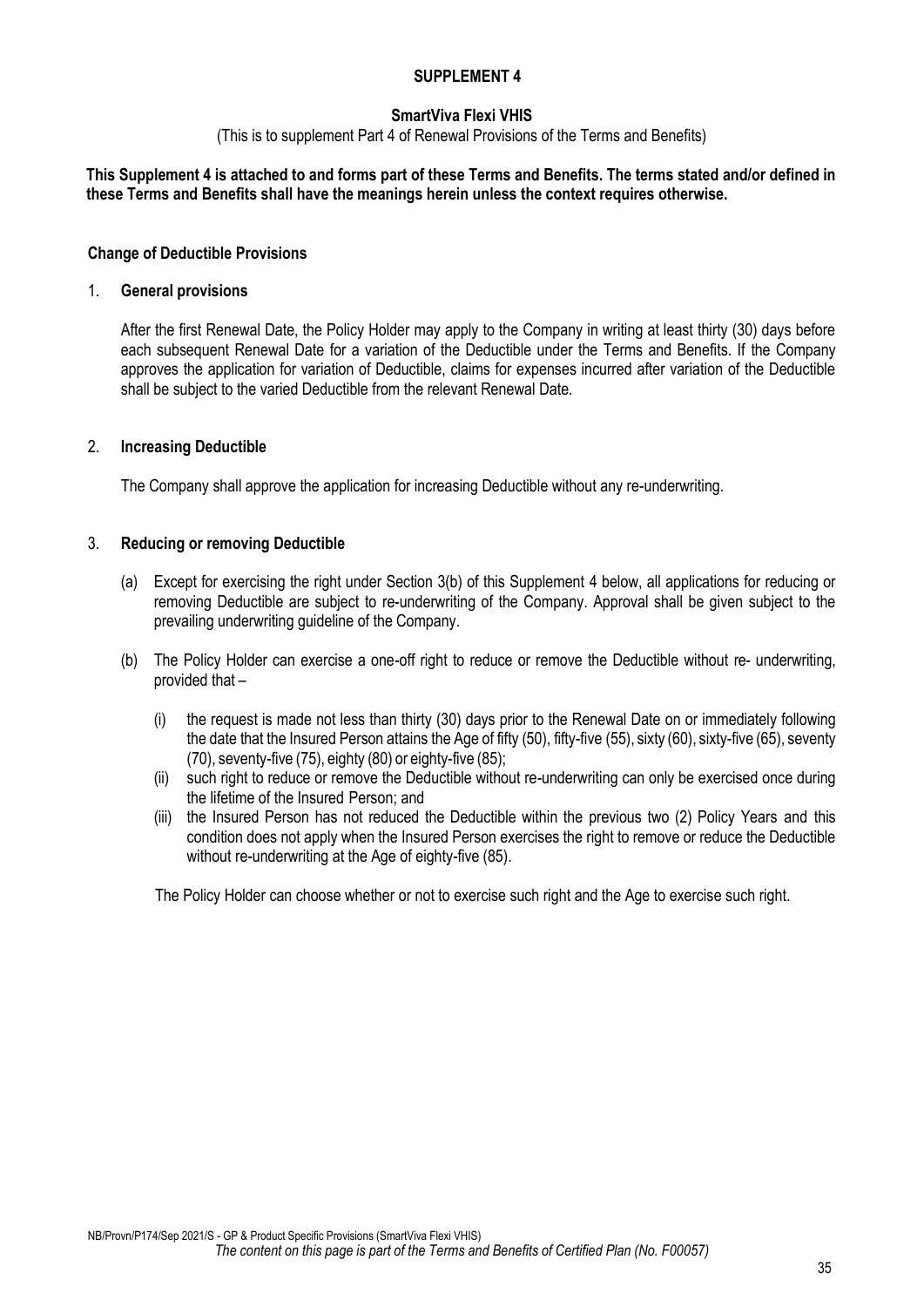# **SmartViva Flexi VHIS**

(This is to supplement Part 6 of Benefit Provisions of the Terms and Benefits)

# **This Supplement 5 is attached to and forms part of these Terms and Benefits. The terms stated and/or defined in these Terms and Benefits shall have the meanings herein unless the context requires otherwise.**

# **Limitations and Claims Provisions**

## 1. **Territorial scope of cover**

- (a) For organ transplant surgery performed in any area excluding the United States ("U.S.") and Hong Kong, all benefits described in these Terms and Benefits are subject to the limitation and benefit reduction as stated in Section 2 of this Supplement 5 below.
- (b) For any Eligible Expenses and other expenses incurred in the U.S., the final amount payable under these Terms and Benefits shall be calculated according to the formula as stated in Section 4(b) of this Supplement 5, and in so doing,
	- (i) the benefit limits under Sections 3(a) to (k) of Part 6 of the Standard Plan Terms and Benefits shall apply;
	- (ii) no benefit shall be payable under Sections 3(l) of Part 6, Section 2 of Supplement 1 and Section 3 of Supplement 3 of these Terms and Benefits; and
	- (iii) the restrictions on the choice of ward class as stated in Section 3 of this Supplement 5 shall not apply.

For the avoidance of doubt, the applicable Standard Plan Terms and Benefits shall refer to the version as is referred to under Sections 1(a), (b) or (c) of Part 4 of the Terms and Benefits.

(c) Section 2 of Supplement 3 of these Terms and Benefits shall be payable for eligible expenses incurred at designated healthcare services providers in Hong Kong only.

## 2. **Additional geographical limitation and reduction of benefits for organ transplant surgery performed in any area excluding the U.S. and Hong Kong**

- (a) The reduction of benefits under this Section 2 only applies to organ transplant surgery performed in any area excluding the U.S. and Hong Kong.
- (b) If the Insured Person has obtained pre-approval pursuant to the approval procedure specified in the membership guide and Eligible Expenses and other expenses are incurred for organ transplant surgery performed in any area excluding the U.S. and Hong Kong under Sections 3(a) to (i) and (k) of Part 6 of the Terms and Benefits and Sections 2(a), (b), (f), (g), (h) and (i) of Supplement 1, the calculation of benefit payment under Section 4(a) of this Supplement 5 shall apply, and in so doing,
	- (i) the aggregate benefit limit for organ transplant surgery performed in any area excluding the U.S. and Hong Kong as stated in the Benefit Schedule shall apply; and
	- (ii) the respective benefit limits under Sections 2(a), (b), (f), (g), (h) and (i) of Supplement 1 shall still apply.
- (c) If the Insured Person has not obtained pre-approval in receiving organ transplant surgery performed in any area excluding the U.S. and Hong Kong pursuant to the approval procedure specified in the membership guide and Eligible Expenses are incurred for organ transplant surgery performed in any area excluding the U.S. and Hong Kong, the calculation of benefit payment under Section 4(b) of this Supplement 5 shall apply, and in so doing,
	- (i) the benefit limits under Sections 3(a) to (i) and (k) of Part 6 of the Standard Plan Terms and Benefits shall apply;
	- (ii) no benefit shall be payable under Sections  $2(a)$ , (b), (f), (g), (h) and (i) of Supplement 1; and
	- (iii) the restrictions on the choice of ward class as stated in Section 3 of this Supplement 5 and the aggregate benefit limit for organ transplant surgery performed in any area excluding the U.S. and Hong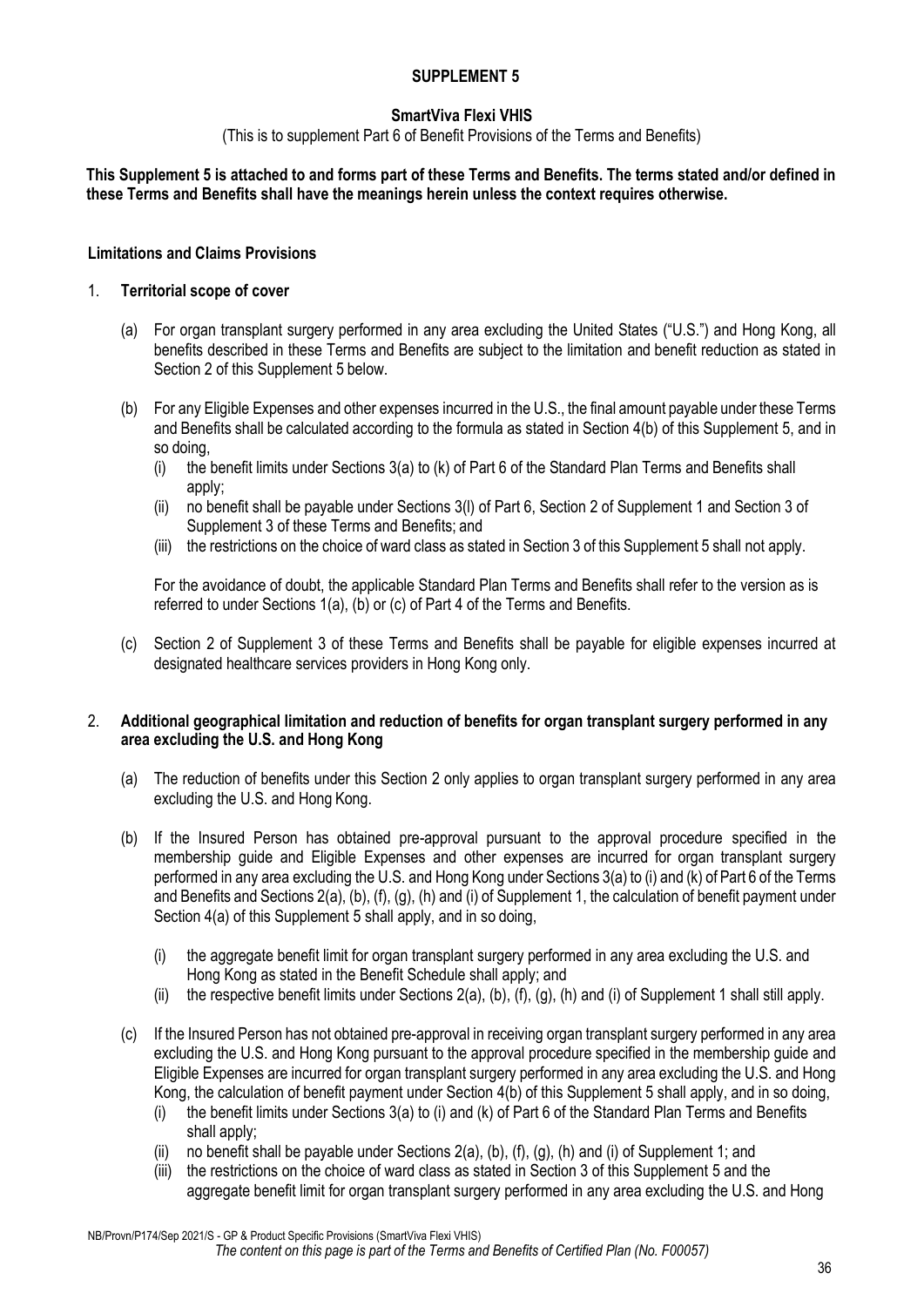Kong as stated in the Benefit Schedule shall not apply.

For the avoidance of doubt, the applicable Standard Plan Terms and Benefits shall refer to the version as is referred to under Sections 1(a), (b) or (c) of Part 4 of the Terms and Benefits.

- (d) For the avoidance of doubt, the final amount payable for Eligible Expenses incurred for organ transplant surgery performed in the U.S. shall be calculated according to the formula as stated in Section 4(b) of this Supplement 5. The restrictions on the choice of ward class as stated in Section 3 of this Supplement 5 and the aggregate benefit limit for organ transplant surgery performed in any area excluding the U.S. and Hong Kong as stated in the Benefit Schedule shall not apply.
- (e) For the avoidance of doubt, the final amount payable for Eligible Expenses incurred for organ transplant surgery performed in Hong Kong shall be calculated according to the formula as stated in Section 4(a) of this Supplement 5. The aggregate benefit limit for organ transplant surgery performed in any area excluding the U.S. and Hong Kong as stated in the Benefit Schedule shall not apply.

## 3. **Choice of ward class and adjustment for voluntary upgrade**

- (a) The benefits described in these Terms and Benefits are subject to the restriction in choice of ward class at the designated geographical locations as stated in the Benefit Schedule.
- (b) For the purpose of Section 4 and subject to Section 3(c) of this Supplement 5 below, if the Insured Person is Confined in room of class higher than the restricted ward class at the designated geographical location specified in the Benefit Schedule for any treatment or service, benefits payable under the Terms and Benefits in relation to such days of Confinement shall be subject to the adjustment as follows –

| Restricted ward class        | <b>Actual Confined ward class</b>                                     | Adjustment                                                                   |
|------------------------------|-----------------------------------------------------------------------|------------------------------------------------------------------------------|
| <b>Standard Private Room</b> | Above Standard Private Room<br>including suite, VIP or<br>deluxe room | The benefit limits of the<br>Standard Plan Terms and<br>Benefits shall apply |

- (c) The benefits payable under the Terms and Benefits shall not be subject to the adjustment in Section 3(b) above if the Insured Person is Confined in a room at a higher level ward class as a result of –
	- (i) unavailability of a restricted or lower ward class due to room shortage at the Hospital for Emergency Treatment;
	- Confinement in isolation that requires a specific ward class; or
	- (iii) any other reason not involving the Insured Person's own individual preference for the Confined ward class.
- (d) For the avoidance of doubt, the applicable Standard Plan Terms and Benefits shall refer to the version as is referred to under Sections 1(a), (b) or (c) of Part 4 of the Terms and Benefits, and the benefit amount payable thereunder shall be subject to any applicable remaining balance of Deductible.
- (e) For the purpose of these Terms and Benefits, "Standard Private Room" shall mean a room categorised as single, private or first class room by a Hospital with a private bathroom, but without any kitchen, dining room or sitting room.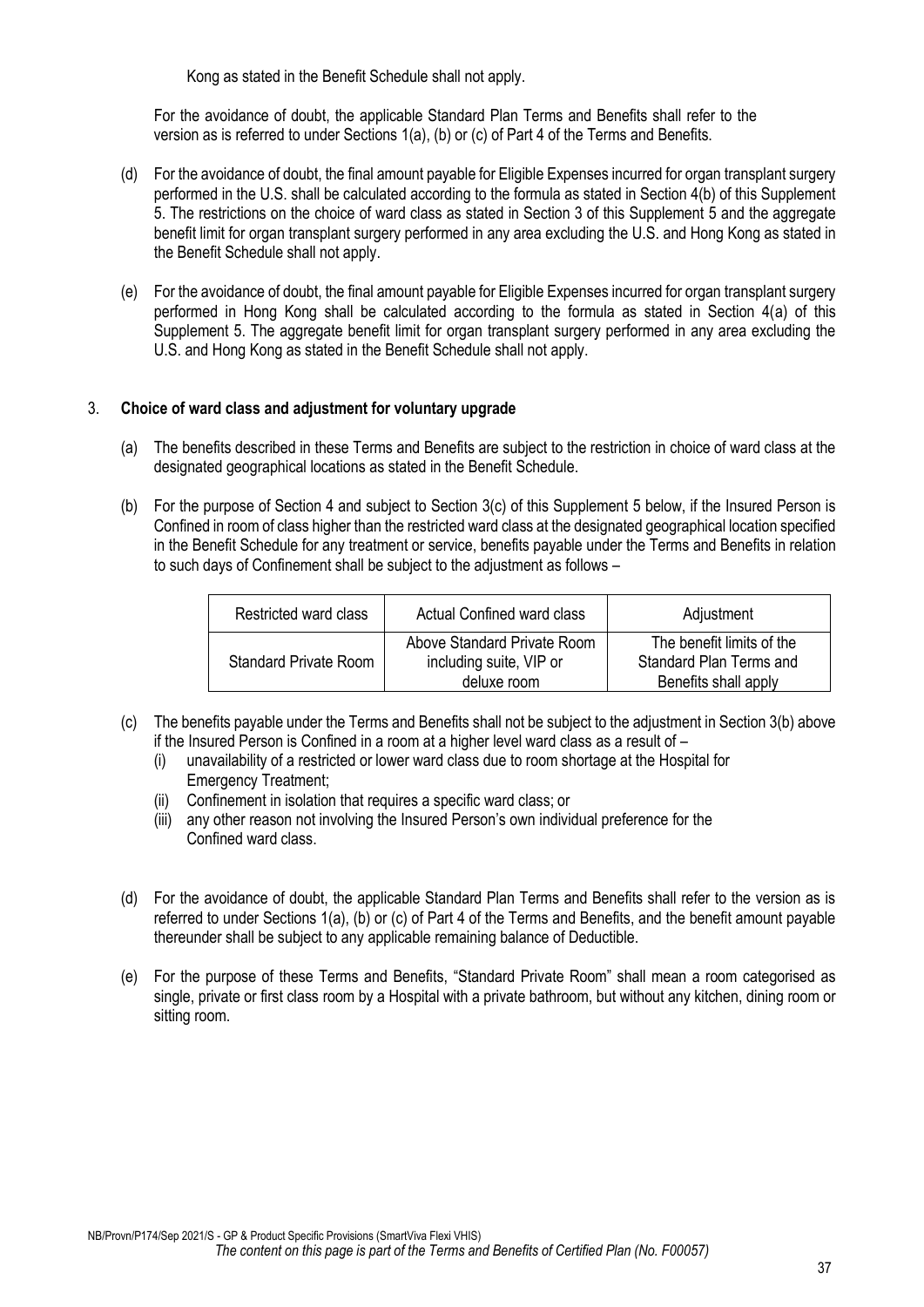# 4. **The calculation of benefit payment under the Terms and Benefits**

(a) For any expenses incurred in any area excluding the U.S., except where any of the Standard Plan Applicable Situations (as defined under Section 4(b) below) is applicable, the final amount payable under the Terms and Benefits shall be calculated according to the formula below –

| Amount of Eligible Expenses<br>or other expenses payable<br>according to the Terms and<br>Conditions and Supplements,<br>after applying exclusion and<br>before applying the benefit<br>limits | subject to | Remaining balance of the<br>benefit limits as stated in<br>the Benefit Schedule (if<br>applicable) | less | Any remaining<br>balance of<br>Deductible<br>(if applicable) |
|------------------------------------------------------------------------------------------------------------------------------------------------------------------------------------------------|------------|----------------------------------------------------------------------------------------------------|------|--------------------------------------------------------------|
|------------------------------------------------------------------------------------------------------------------------------------------------------------------------------------------------|------------|----------------------------------------------------------------------------------------------------|------|--------------------------------------------------------------|

- (b) For benefits payable
	- (i) in accordance with Section 1(b) above for any Eligible Expenses incurred in the U.S.;
	- (ii) in accordance with Section 2(c) above; or
	- (iii) where the adjustment under Section 3(b) above is applicable
	- (collectively referred to as "Standard Plan Applicable Situations"),

the final amount payable under the Terms and Benefits shall be calculated according to the formula below –

| Amount of Eligible Expenses<br>payable according to Sections 3(a)<br>to (I) of Part 6 of the Standard Plan<br>Terms and Benefits, after applying<br>exclusion of the Standard Plan<br>Terms and Benefits and before<br>applying the benefit limits of the<br><b>Standard Plan Terms and Benefits</b> | subject to | Remaining balance of the<br>benefit limits as stated in<br>the benefit schedule of the<br>Standard Plan Terms and<br>Benefits (if applicable) ## | less | Any remaining<br>balance of<br>Deductible<br>(if applicable) |
|------------------------------------------------------------------------------------------------------------------------------------------------------------------------------------------------------------------------------------------------------------------------------------------------------|------------|--------------------------------------------------------------------------------------------------------------------------------------------------|------|--------------------------------------------------------------|
|------------------------------------------------------------------------------------------------------------------------------------------------------------------------------------------------------------------------------------------------------------------------------------------------------|------------|--------------------------------------------------------------------------------------------------------------------------------------------------|------|--------------------------------------------------------------|

## In the case of Section  $4(b)(i)$  above, the applicable benefit limits as stated in Section  $1(b)(i)$ ; and in the case of Section 4(b)(ii) above, the applicable benefit limits as stated in Section 2(c)(i).

If the benefits payable under the Standard Plan Applicable Situations (before application of any applicable remaining balance of Deductible) have exhausted the applicable benefit limits of the relevant Policy Year as specified in the benefit schedule of Standard Plan Terms and Benefits, no further benefit shall be payable under any Standard Plan Applicable Situations.

For the avoidance of doubt, when Standard Plan Terms and Benefits apply, no benefit shall be payable for

- (iv) any psychiatric treatments received outside Hong Kong under Section 3(l) of Part 6 of the Standard Plan Terms and Benefits; and
- (v) any benefits under Supplement 1 and Supplement 3 of these Terms and Benefits.
- (c) For expenses arising from unknown Pre-existing Condition(s) for the second and third Policy Year, the Company shall use the amount immediately before deducting the remaining balance of Deductible as shown in Sections 4(a) and 4(b) above to apply the reimbursement percentage specified in Section 4 of Part 6 of the Terms and Benefits. The Company shall then apply the remaining balance of the Deductible in the relevant Policy Year (if applicable).
- (d) If there are any Eligible Expenses or other expenses payable under the Terms and Benefits that have been reimbursed under any other insurance coverage or as otherwise described in Section 13 of Part 7 of the Terms and Benefits, the remaining balance of Deductible in the relevant Policy Year, if applicable, shall be reduced by such reimbursed amount.
- (e) All benefits payable in accordance with the Terms and Benefits (including the Standard Plan Terms and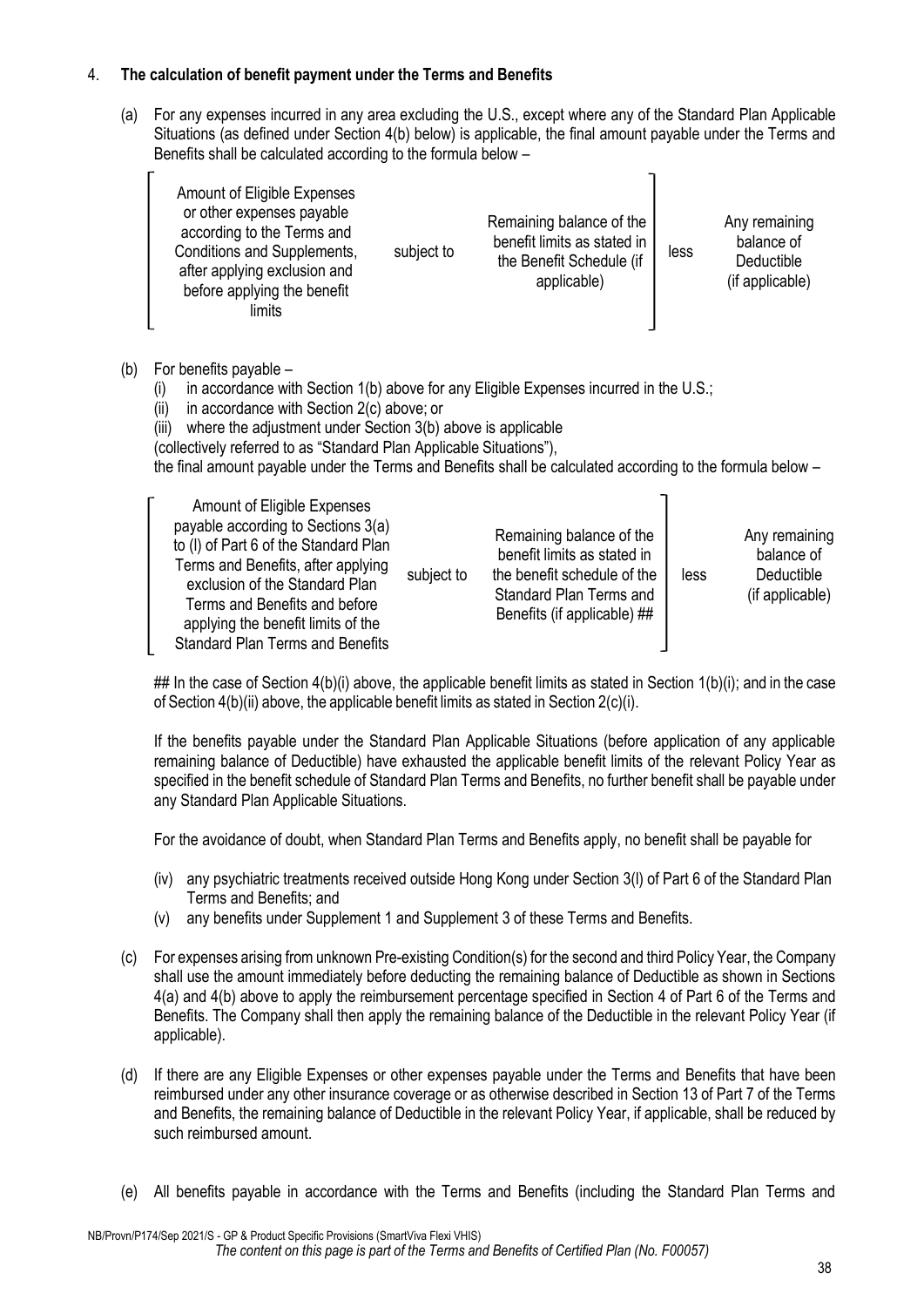Benefits, if applicable), shall be subject to the application of any applicable remaining balance of Deductible, and such benefits payable before the application of any applicable remaining balance of Deductible shall be counted towards the Annual Benefit Limit of the relevant Policy Year as specified in the Benefit Schedule.